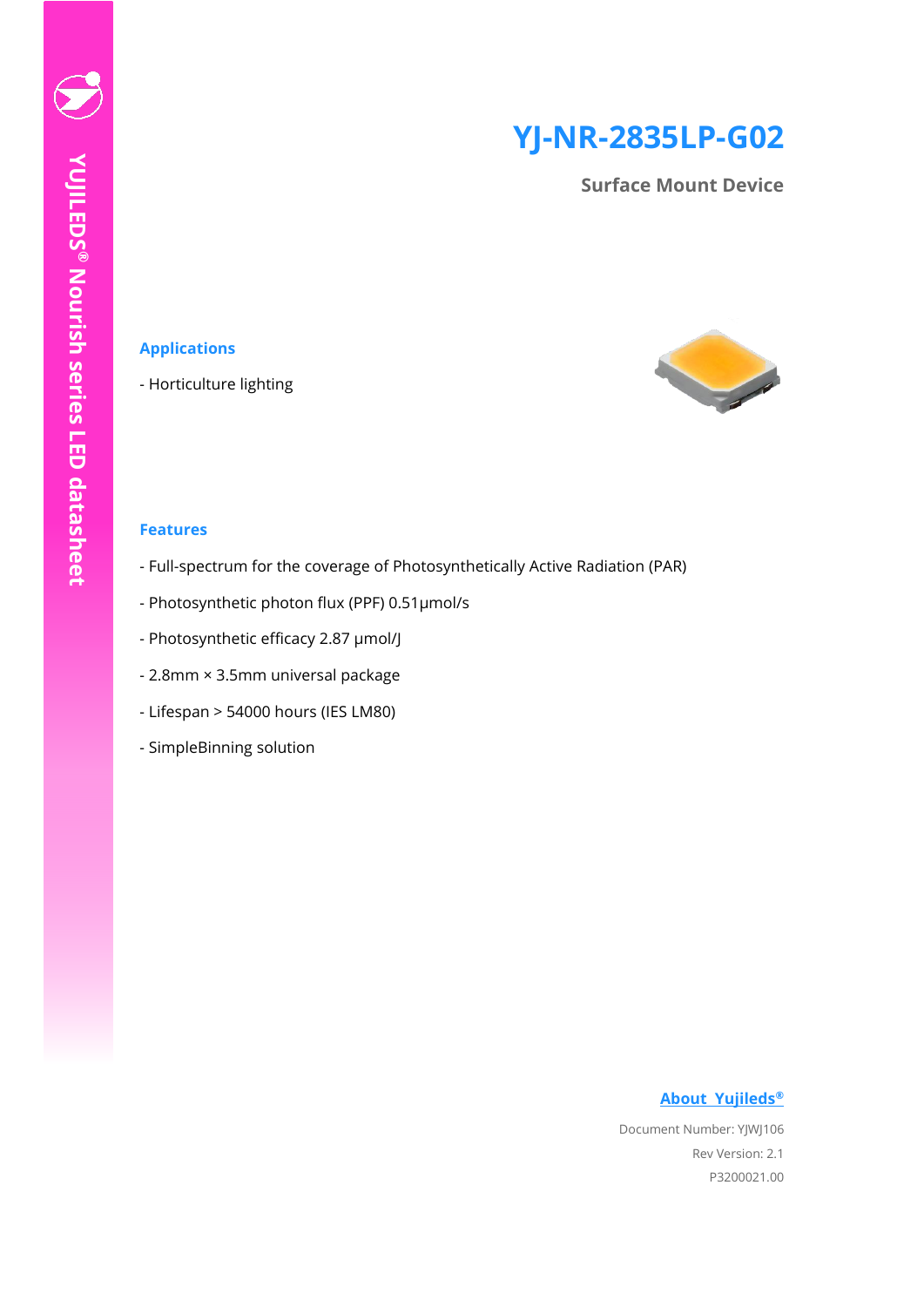## **Table of Contents**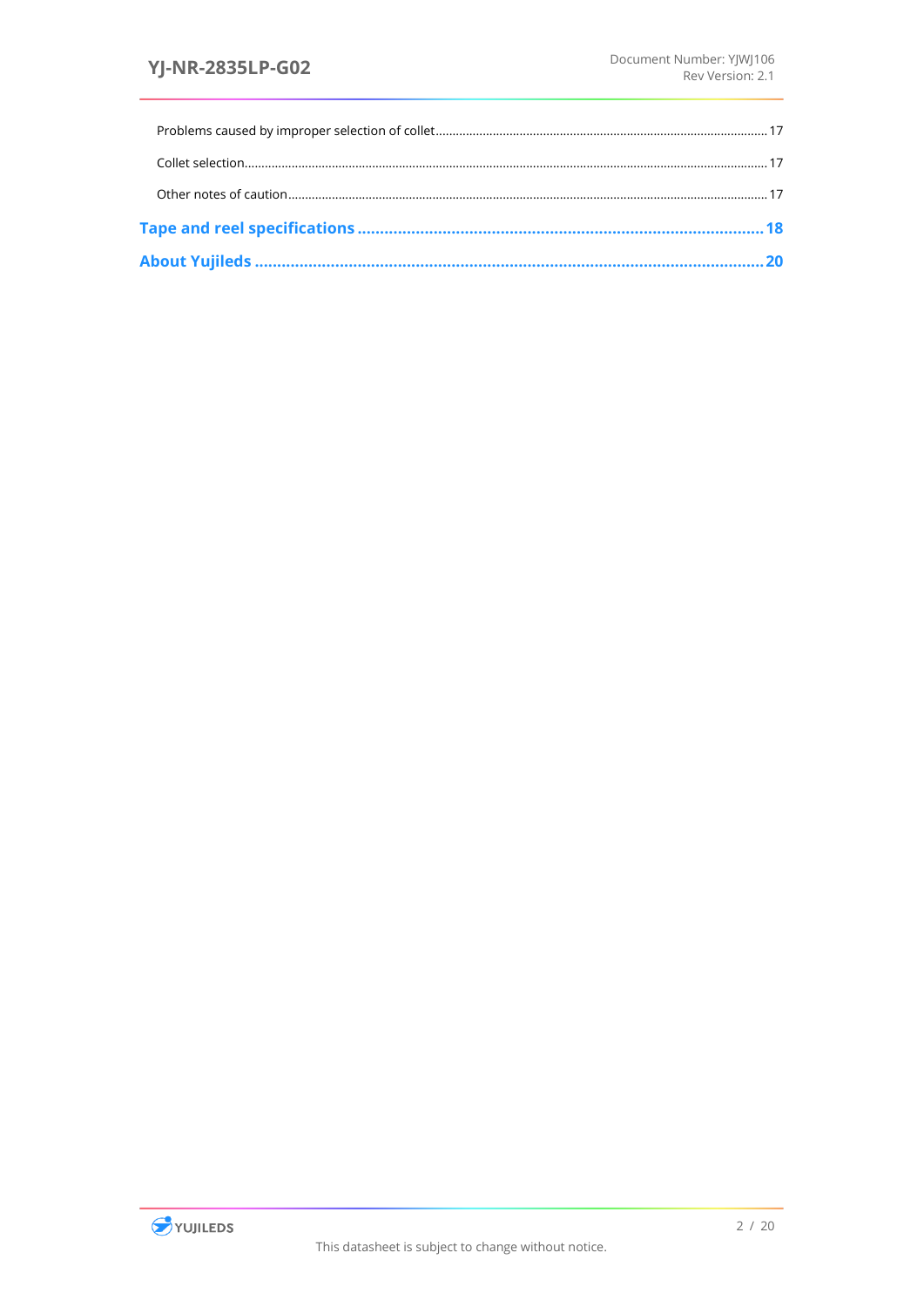### <span id="page-3-0"></span>**General description**

Yujileds® Nourish series 2835 LED is designed for high photosynthetic efficacy performance in horticulture lighting. Manufactured with the blue (typical 450nm) die, mixing with Yuji advanced phosphors for specifically designed spectral recipes. It is one of the most economical solutions of low-power but provides industrial highest photosynthetic efficacy.

The Nourish series 2835 LED also supports the unique service/certification by Yujileds® as described below.



#### **IESNA LM-80-08 certification**

9000 hours data (60mA) of chromaticity shift and TM-21 reported L70 lifetime at 55°C, 85°C and 105°C.



#### **SimpleBinning specification**

Simplify the chromaticity binning with TrueChroma data support to provide the most economical, simple, and practical solution to customers.



**RoHS 2011/65/EU compliance**



**CE compliance**



**REACH compliance (Phosphor)**

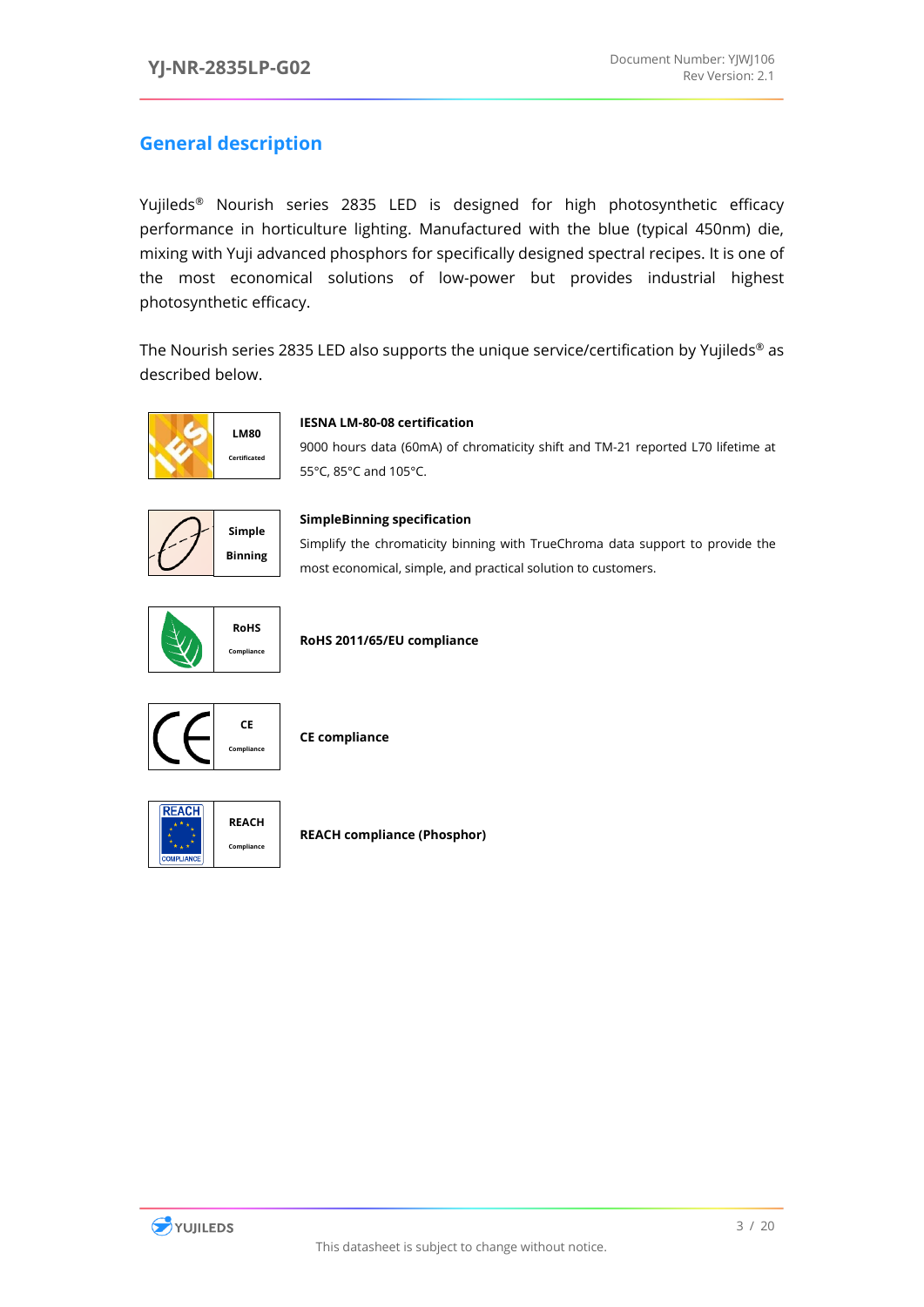## <span id="page-4-0"></span>**Ordering information**

| <b>PART NUMBER</b>  | <b>PRODUCT</b><br><b>CODE</b> | <b>CCT</b> | <b>CHROMATICITY BINS</b> | <b>VOLTAGE RANGE</b> |
|---------------------|-------------------------------|------------|--------------------------|----------------------|
| YJ-NR-2835LP-G02-30 | P3200021.30                   | 3000K      | L30                      | 0.1V                 |
| YJ-NR-2835LP-G02-40 | P3200021.40                   | 4000K      | L40                      | 0.1V                 |
| YJ-NR-2835LP-G02-XX | P3200021.XX                   | Custom CCT | -                        | 0.1V                 |

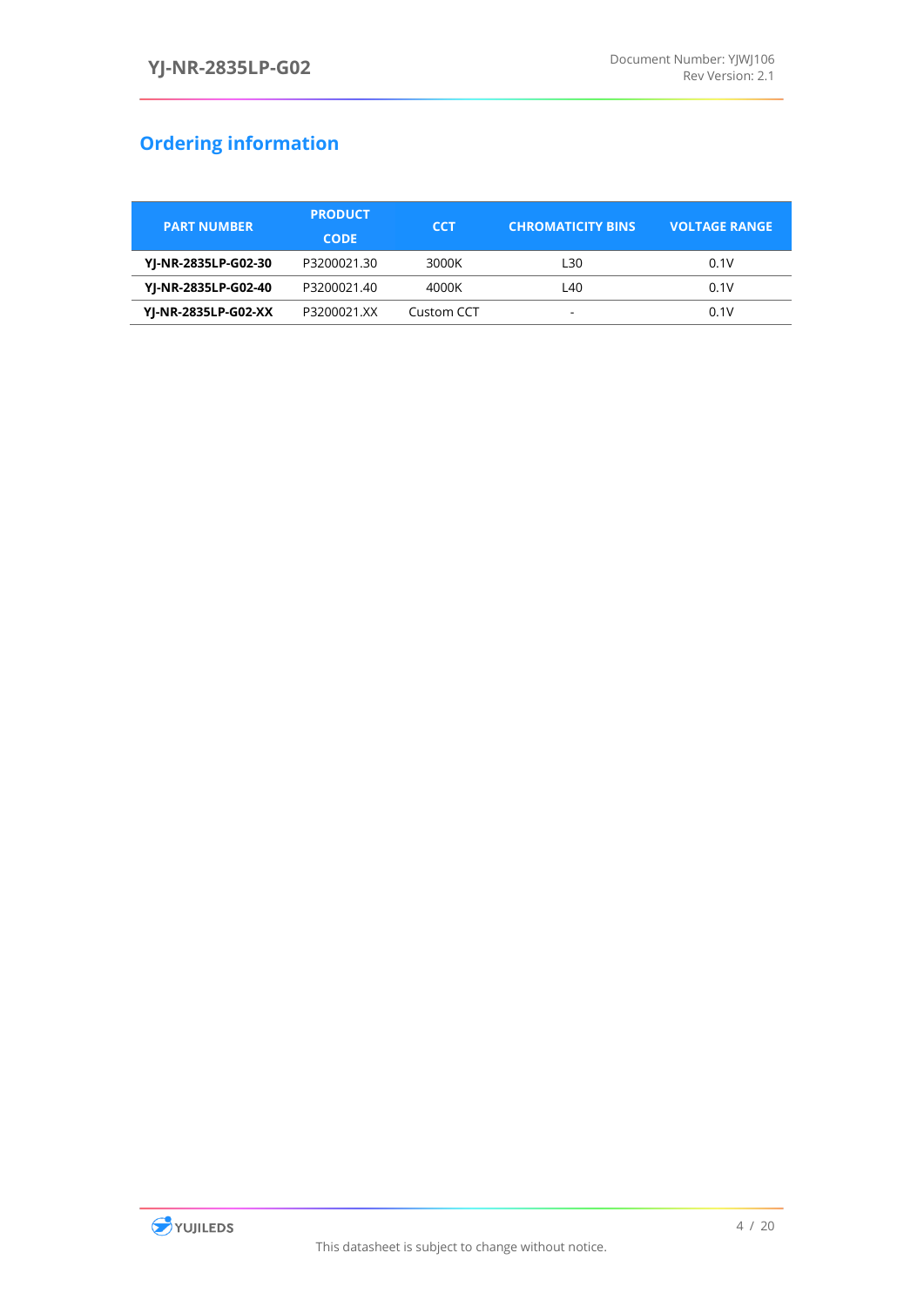### <span id="page-5-0"></span>**Characteristics**

| <b>PARAMETER</b>             | <b>SYMBOL</b>             | <b>VALUE</b> |                          |                          | <b>UNIT</b>    | <b>TOLERANCE</b>                |
|------------------------------|---------------------------|--------------|--------------------------|--------------------------|----------------|---------------------------------|
|                              |                           | MIN.         | TYP.                     | MAX.                     |                |                                 |
| <b>Forward voltage</b>       | $V_F$                     | 2.6          | $\overline{\phantom{a}}$ | 2.8                      | V              | ±0.05                           |
| <b>Luminous flux</b>         | $\Phi$ <sub>3000K</sub>   | 35           |                          | 37                       | Im             |                                 |
|                              | $\Phi$ <sub>4000K</sub>   | 36           |                          | 38                       |                |                                 |
| <b>Correlated color</b>      | CCT <sub>3000K</sub>      |              | 3000                     |                          | K              |                                 |
| temperature <sup>1</sup>     | CCT <sub>4000K</sub>      |              | 4000                     |                          |                |                                 |
| <b>Radiant flux</b>          | $\Phi_{e3000K}$           | 100          | $\overline{\phantom{a}}$ | 110                      | mW             |                                 |
|                              | $\Phi$ <sub>e4000K</sub>  | 105          |                          | 115                      |                |                                 |
|                              | PPF <sub>3000K</sub>      | 0.48         | 0.50                     |                          |                |                                 |
| Photosynthetic photon flux   | PPF <sub>4000K</sub>      | 0.49         | 0.51                     |                          | umol/s         |                                 |
| <b>Photosynthetic Photon</b> | PPE <sub>3000K</sub>      | 2.80         | 2.85                     |                          |                |                                 |
| <b>Efficacy</b>              | PPE <sub>4000K</sub>      | 2.82         | 2.87                     | $\overline{\phantom{a}}$ | µmol/J         |                                 |
| <b>Color rendering index</b> | Ra                        |              | 80                       |                          | $\blacksquare$ | ±1                              |
| <b>Reverse current</b>       | ı,                        |              |                          | 10                       | μA             | $\pm 0.1$ (V <sub>r</sub> = 5V) |
| <b>View angle</b>            | $2\theta_{1/2}$           |              | 120                      |                          | Deg            | ±5                              |
| <b>Thermal resistance</b>    | $R_{\theta}$ <sub>5</sub> |              | $15^{2}$                 |                          | $\degree$ C/W  |                                 |
|                              |                           |              |                          |                          |                |                                 |

<span id="page-5-1"></span>Electrical-optical characteristics (T $_A$  = 25°C, 65mA)

1. Yujileds<sup>®</sup> promises the chromaticity coordinate tolerance of ±0.0015 (CIE 1931 x,y) based on Yuji standard equipment shall prevail.

2. This data is for reference only.

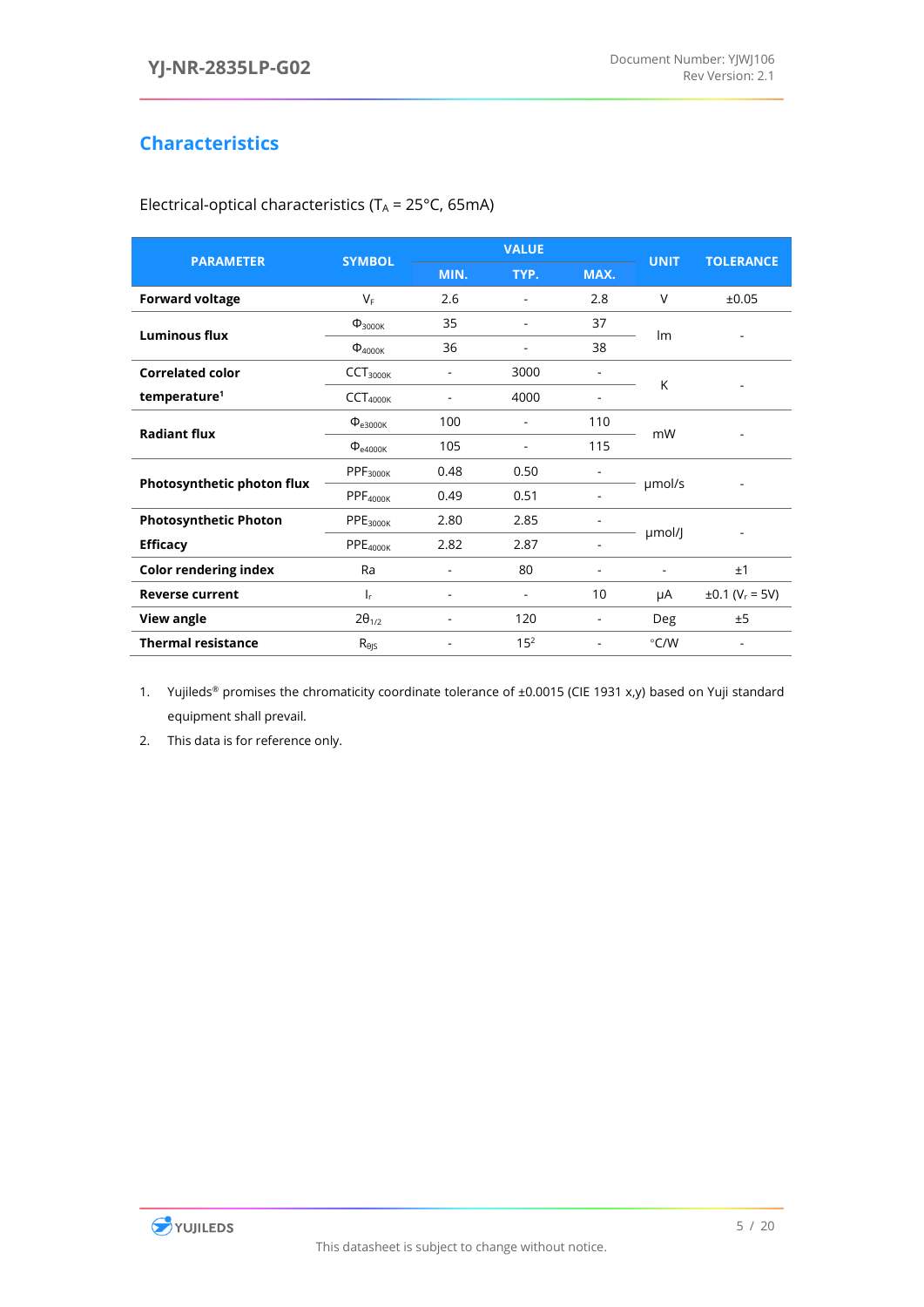### **Characteristics**

<span id="page-6-0"></span>Absolute maximum ratings ( $T_A = 25^{\circ}C$ )

| <b>PARAMETER</b>                         | <b>SYMBOL</b>                | <b>LIMIT</b>       | <b>UNIT</b> |
|------------------------------------------|------------------------------|--------------------|-------------|
| <b>Power Consumption</b>                 | $P_D$                        | 1000               | mW          |
| DC Forward Current (pulsed) <sup>1</sup> | $I_{\text{Fp}}$              | $400^{2}$          | mA          |
| <b>DC Forward Current</b>                | IF.                          | 300                | mA          |
| <b>Reverse Voltage</b>                   | VR                           | 5                  | ٧           |
| <b>Junction Temperature</b>              | T <sub>i</sub>               | 125                | °C          |
| Solder Point Temperature <sup>3</sup>    | T、                           | 105                | °C          |
| <b>Operating Temperature</b>             | $\mathsf{T}_{\mathsf{opr}}$  | $-40 - +85$        | °C          |
| <b>Storage Temperature</b>               | ${\mathsf T}_{\textsf{stg}}$ | $-30 - +100$       | °C          |
| <b>Soldering Temperature</b>             | $\mathsf{T}_{\mathsf{sol}}$  | $260 \pm 5$ (<10s) | °C          |
| <b>Reflow Cycles Allowed</b>             | ٠                            | 2                  |             |

1. Pulse width  $\leq 0.1$ ms, duty  $\leq 1/10$ .

2. Theoretical data.

3. See page **[Package material and dimension](#page-9-0)**.

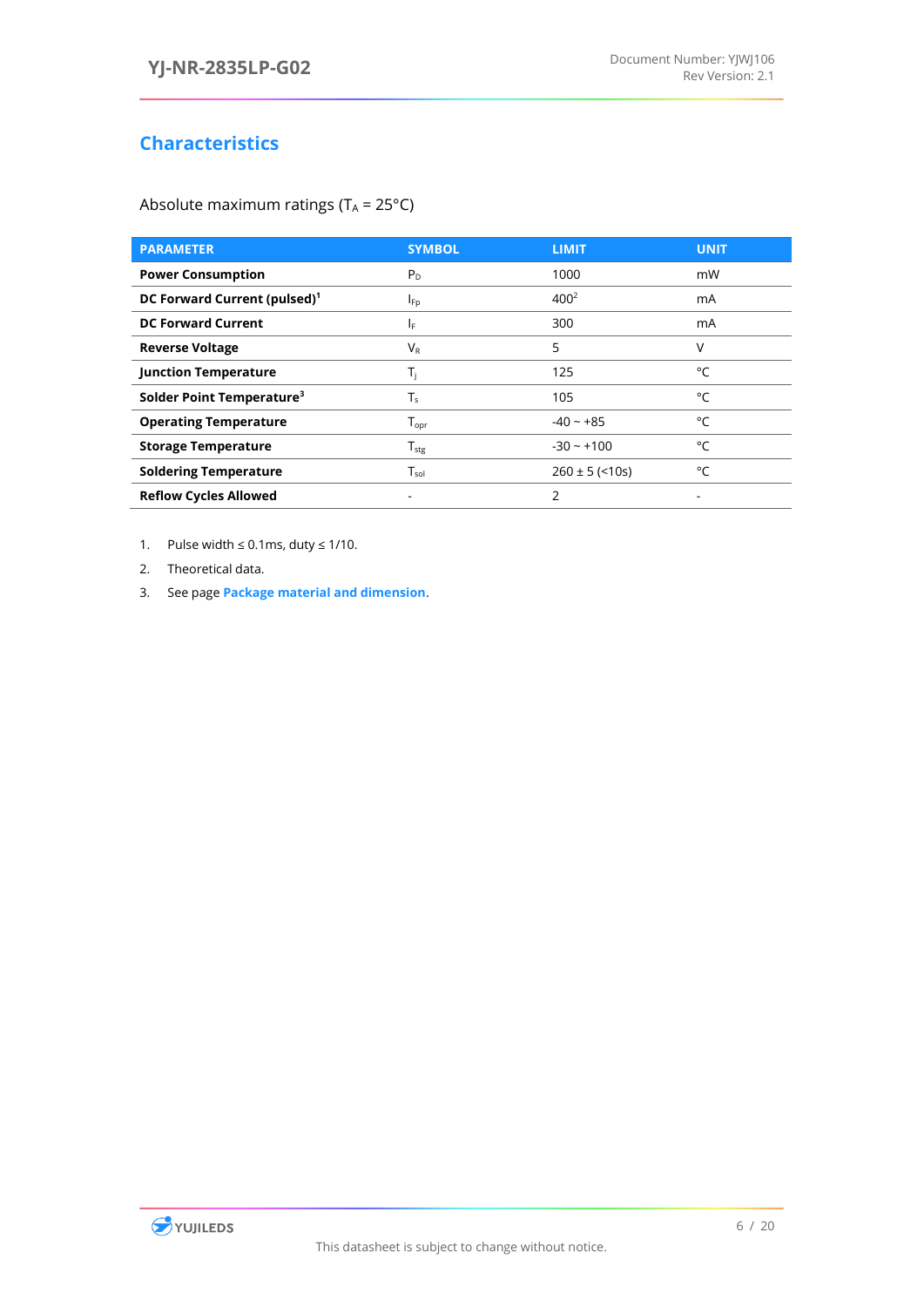### <span id="page-7-0"></span>**Chromaticity group and diagram**

<span id="page-7-1"></span>

| <b>CCT</b> | <b>BIN</b> | <b>CIE 1931 COORDINATES</b> |        |              |         |          |             |                     |
|------------|------------|-----------------------------|--------|--------------|---------|----------|-------------|---------------------|
|            |            | X.                          |        | $\mathbf{a}$ | b       | <b>A</b> | <b>SDCM</b> | <b>Refer to CCT</b> |
| 3000K      | <b>130</b> | 0.4338                      | 0.4030 | 0.00278      | 0.00136 | 53.17    | ר           | 2950K-3150K         |
| 4000K      | L40        | 0.3809                      | 0.3799 | 0.00313      | 0.00134 | 54.00    | כ           | 3800K-4200K         |

<span id="page-7-2"></span>CIE 1931 diagram



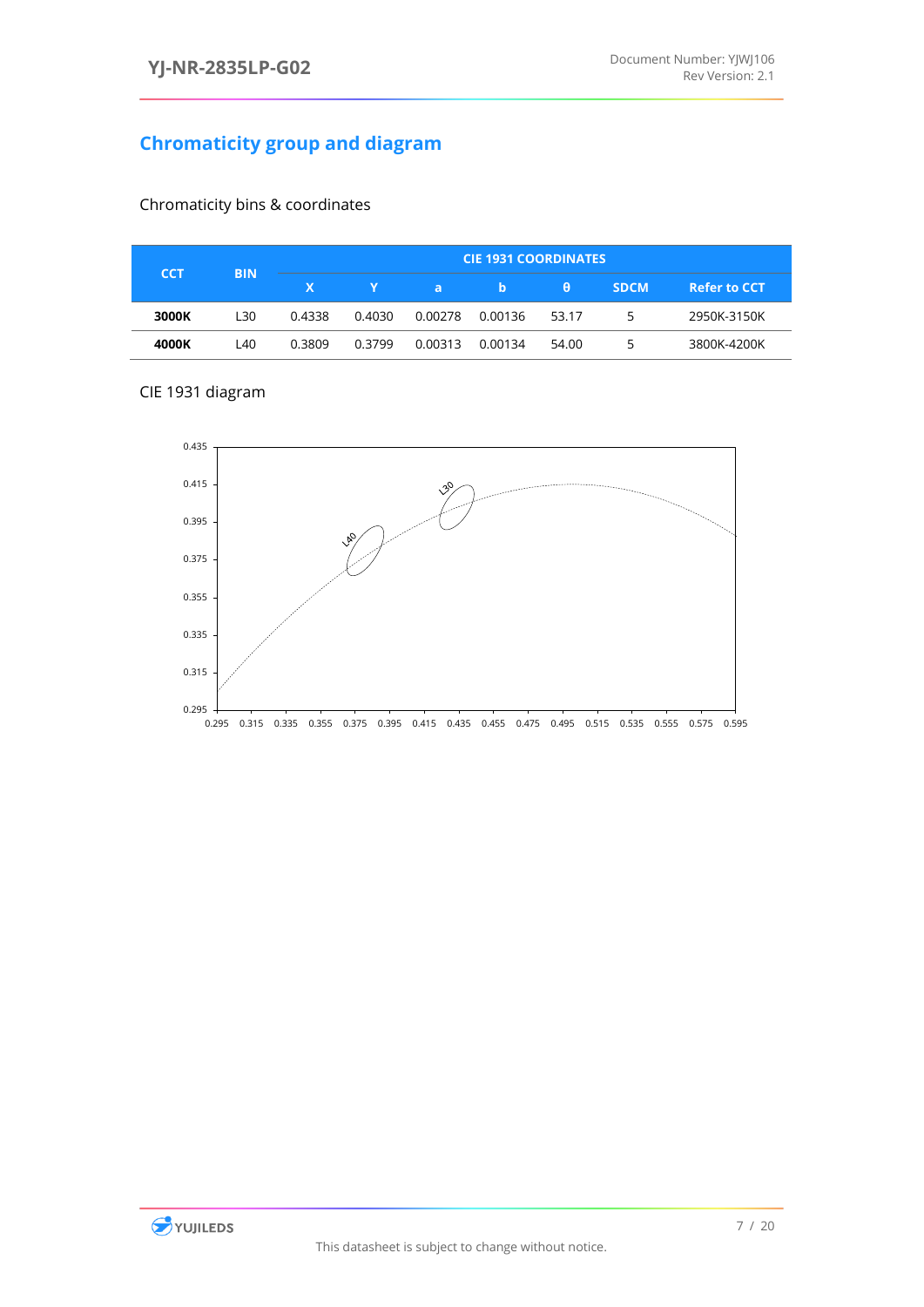### <span id="page-8-0"></span>**Reliability<sup>1</sup>**



 $T_s = 55^{\circ}$ C, I<sub>F</sub> = 60mA, RH < 65%, reported L70 > 54000 hours<sup>2</sup>

 $T_s = 85^{\circ}$ C, I<sub>F</sub> = 60mA, RH < 65%, reported L70 > 54000 hours



T<sub>s</sub> =105°C, I<sub>F</sub> = 60mA, RH < 65%, reported L70 = 52000 hours



1. Data from IESNA LM-80-2008, report number R2DG150122050-10-9000.

2. Yujileds<sup>®</sup> reserves all the right for final explanation of reliability.

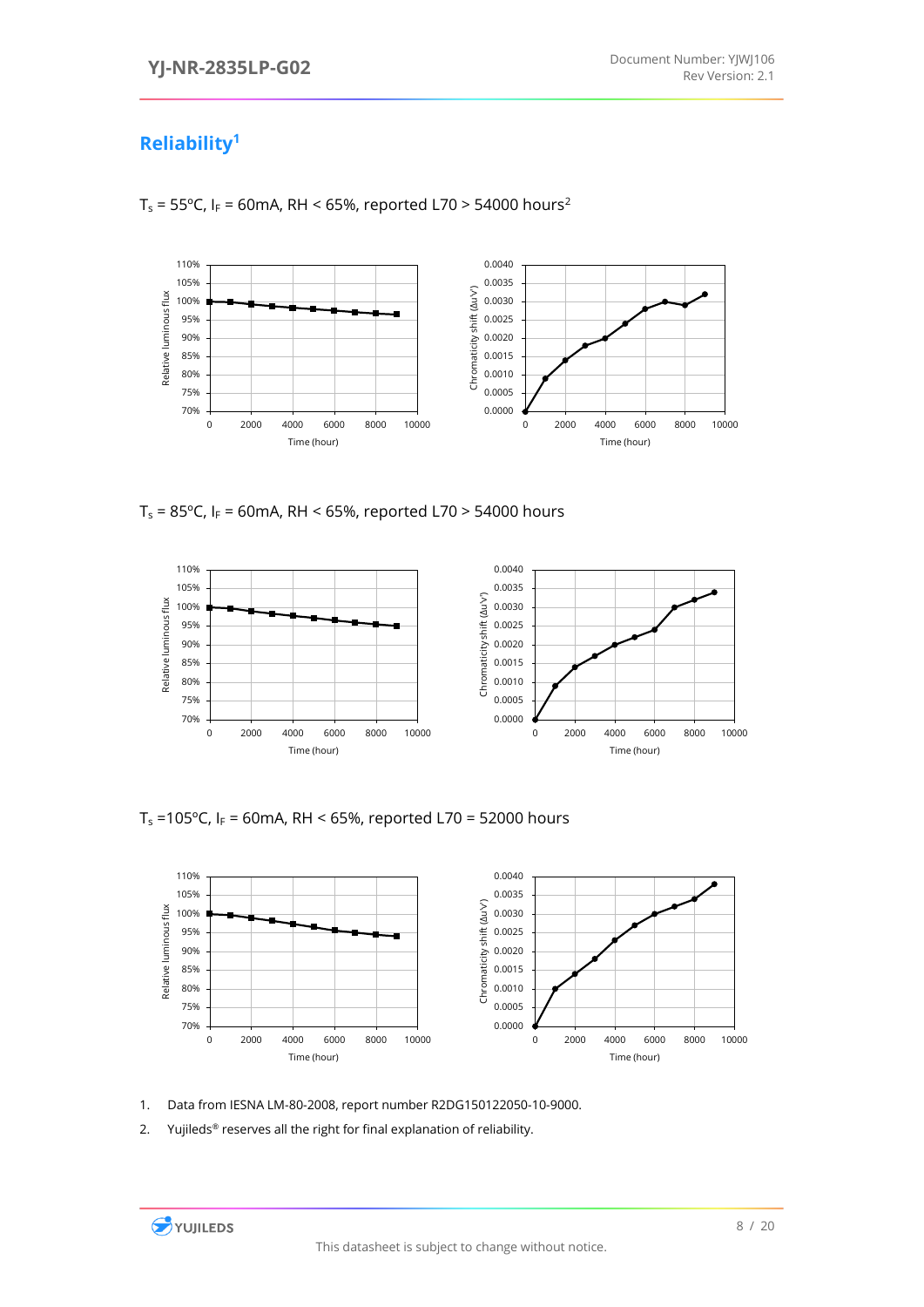### <span id="page-9-0"></span>**Package material and dimension**

### <span id="page-9-1"></span>Package layout

All dimensions in mm, tolerance unless mentioned is ±0.1mm.









<span id="page-9-2"></span>Package materials

| <b>ITEM</b>                       | <b>DESCRIPTION</b>   |
|-----------------------------------|----------------------|
| Die material                      | InGaN                |
| Lead frame material               | <b>PCT</b>           |
| <b>Encapsulant resin material</b> | Silicon + Phosphor   |
| <b>Electrodes material</b>        | Silver-plated copper |

 $T_s$ 

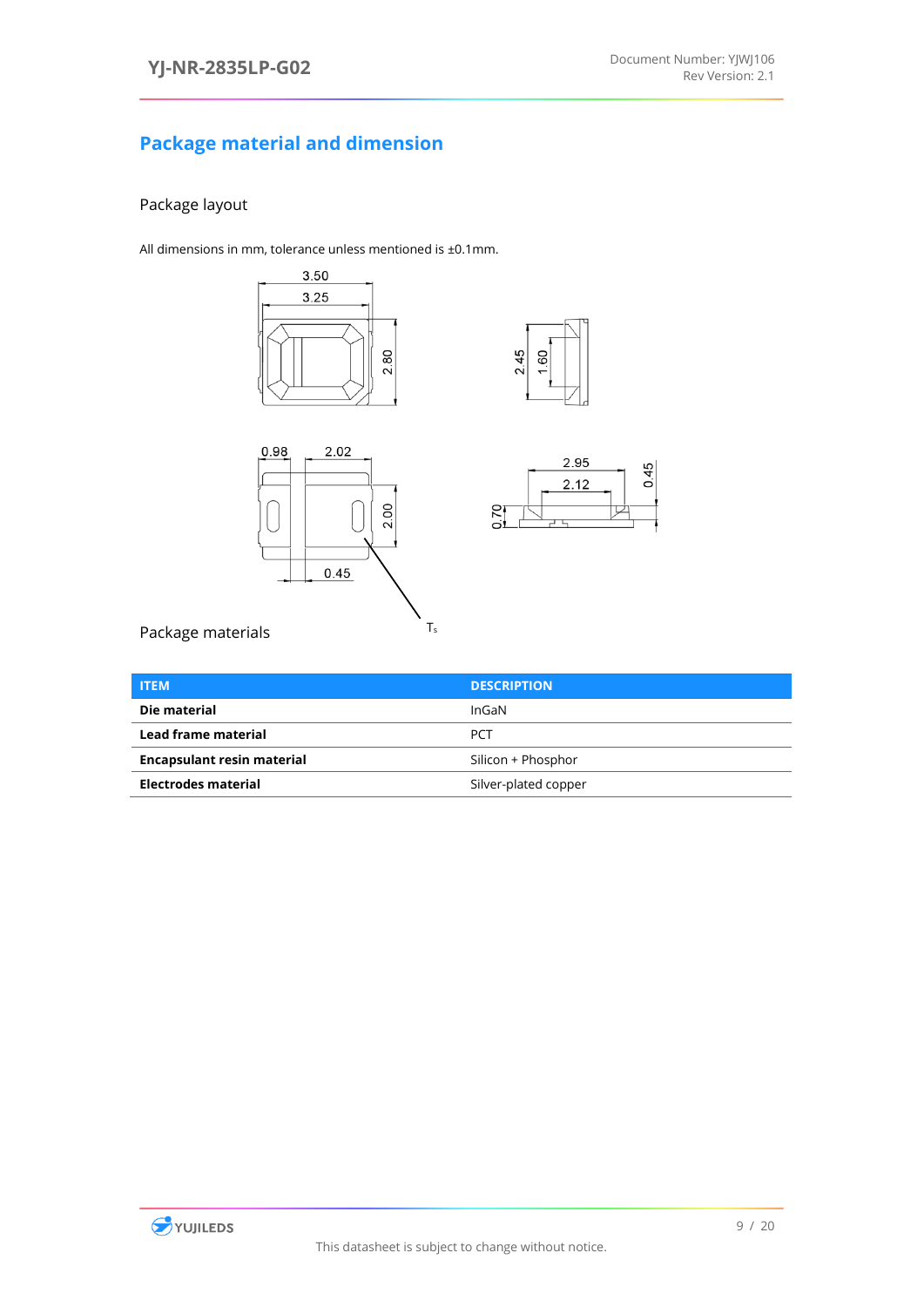### <span id="page-10-1"></span><span id="page-10-0"></span>Typical spectral power distribution (normalized)



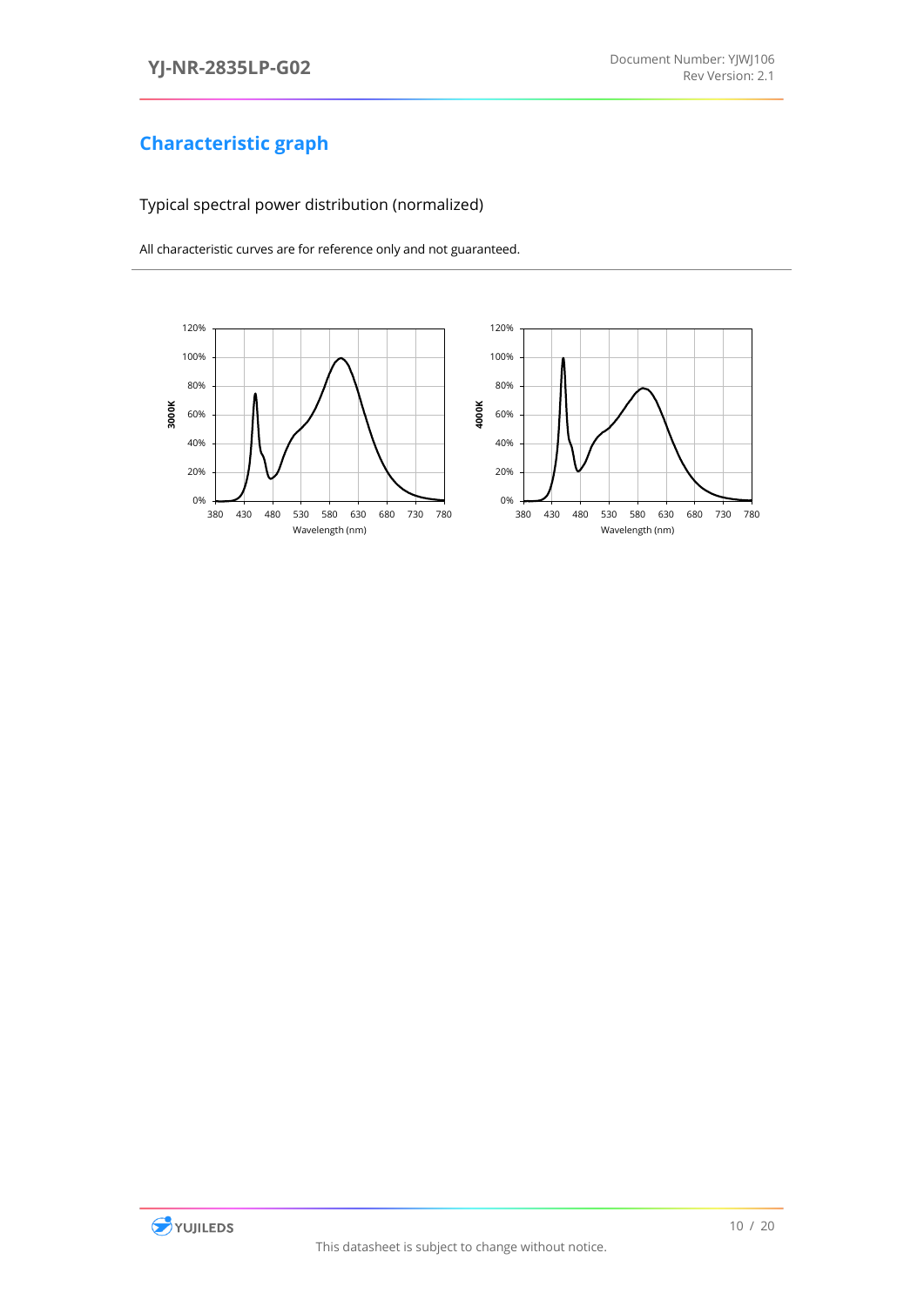#### <span id="page-11-0"></span>Forward current

<span id="page-11-2"></span><span id="page-11-1"></span>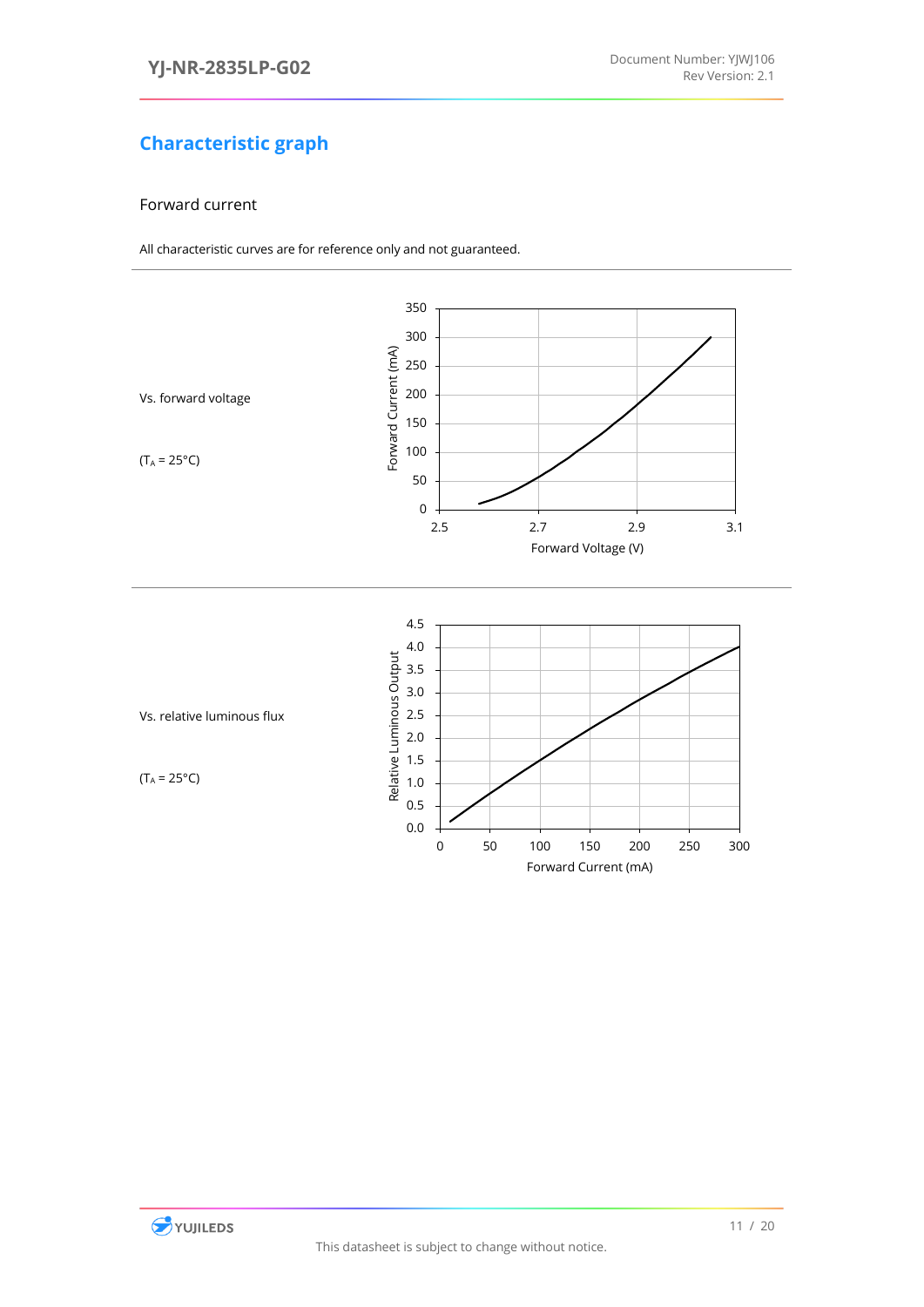#### Forward current (continued)

<span id="page-12-0"></span>

<span id="page-12-1"></span>



<span id="page-12-2"></span>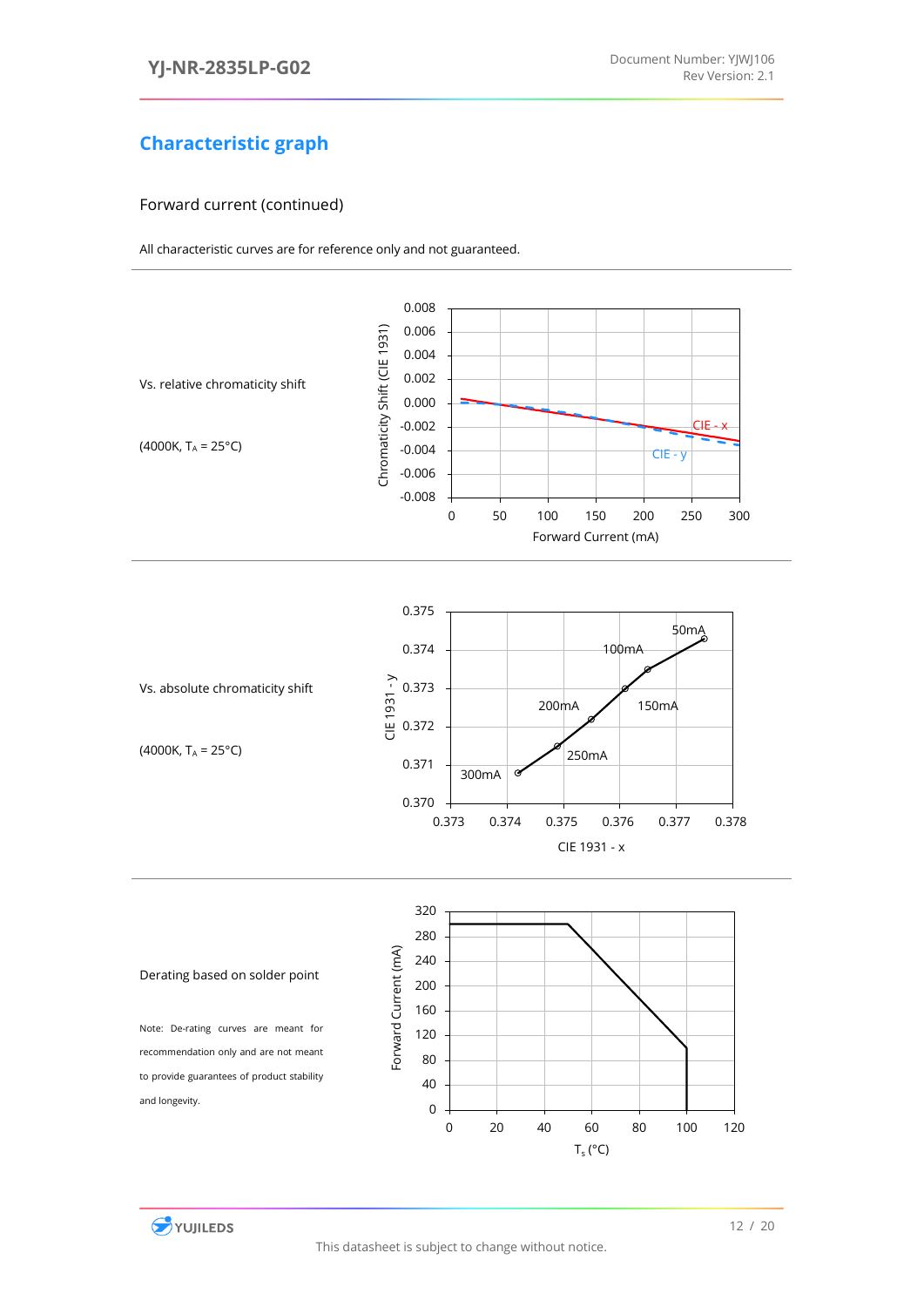#### <span id="page-13-0"></span>Solder point temperature (Ts)

<span id="page-13-2"></span><span id="page-13-1"></span>

<span id="page-13-3"></span>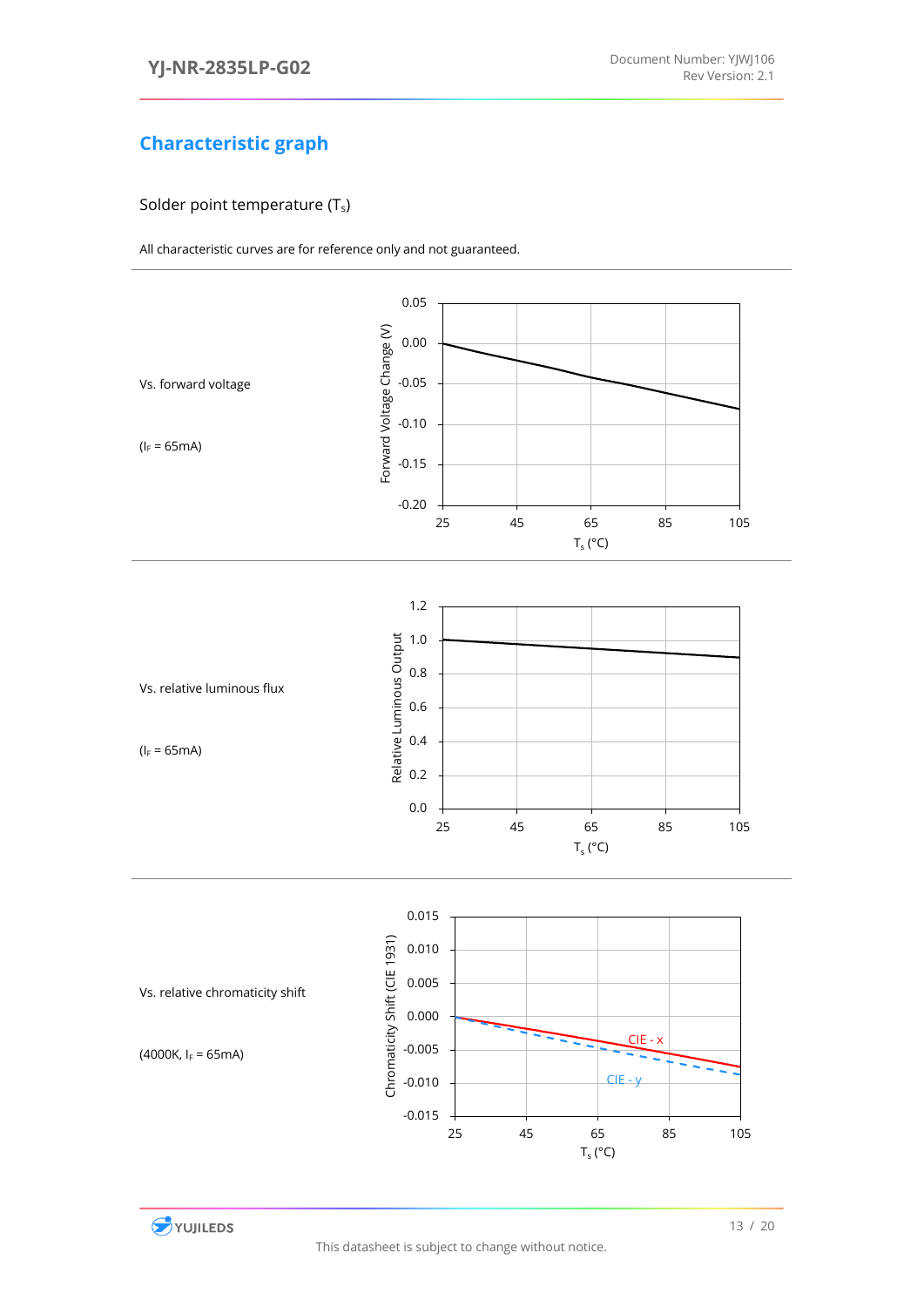#### Solder point temperature (Ts) (continued)

<span id="page-14-0"></span>

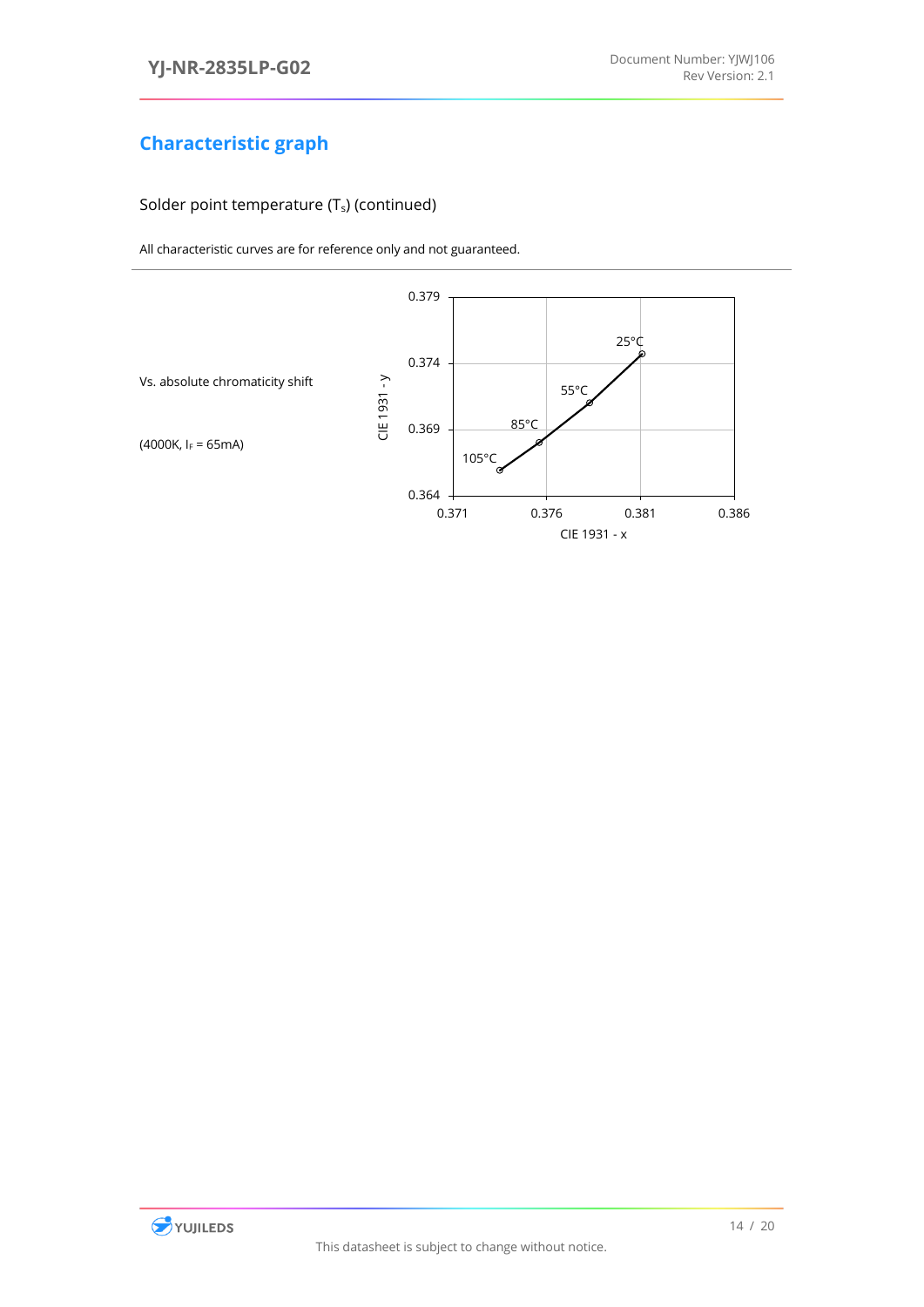<span id="page-15-0"></span>Spatial distribution (T<sub>A</sub> = 25°C, I<sub>F</sub> = 65mA)



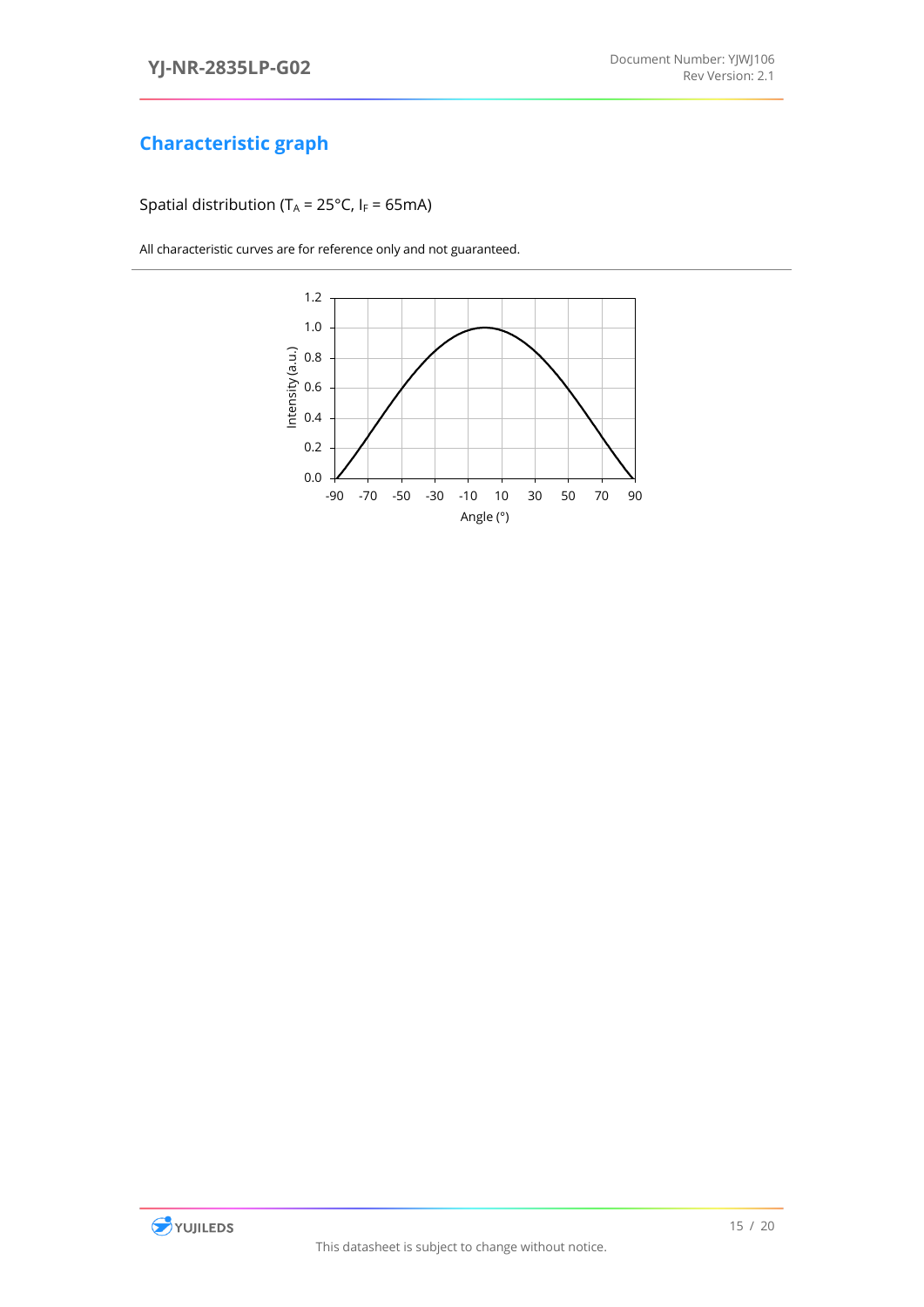### <span id="page-16-0"></span>**Solder and reflow profile**

<span id="page-16-1"></span>Recommended solder pad layout

All dimensions in mm, tolerance unless mentioned is ±0.1mm.



#### <span id="page-16-2"></span>Reflow profile

Soldering ramp-up time (Pb-FREE).



Note: Soldering paste with the melting point at 230°C is recommended.

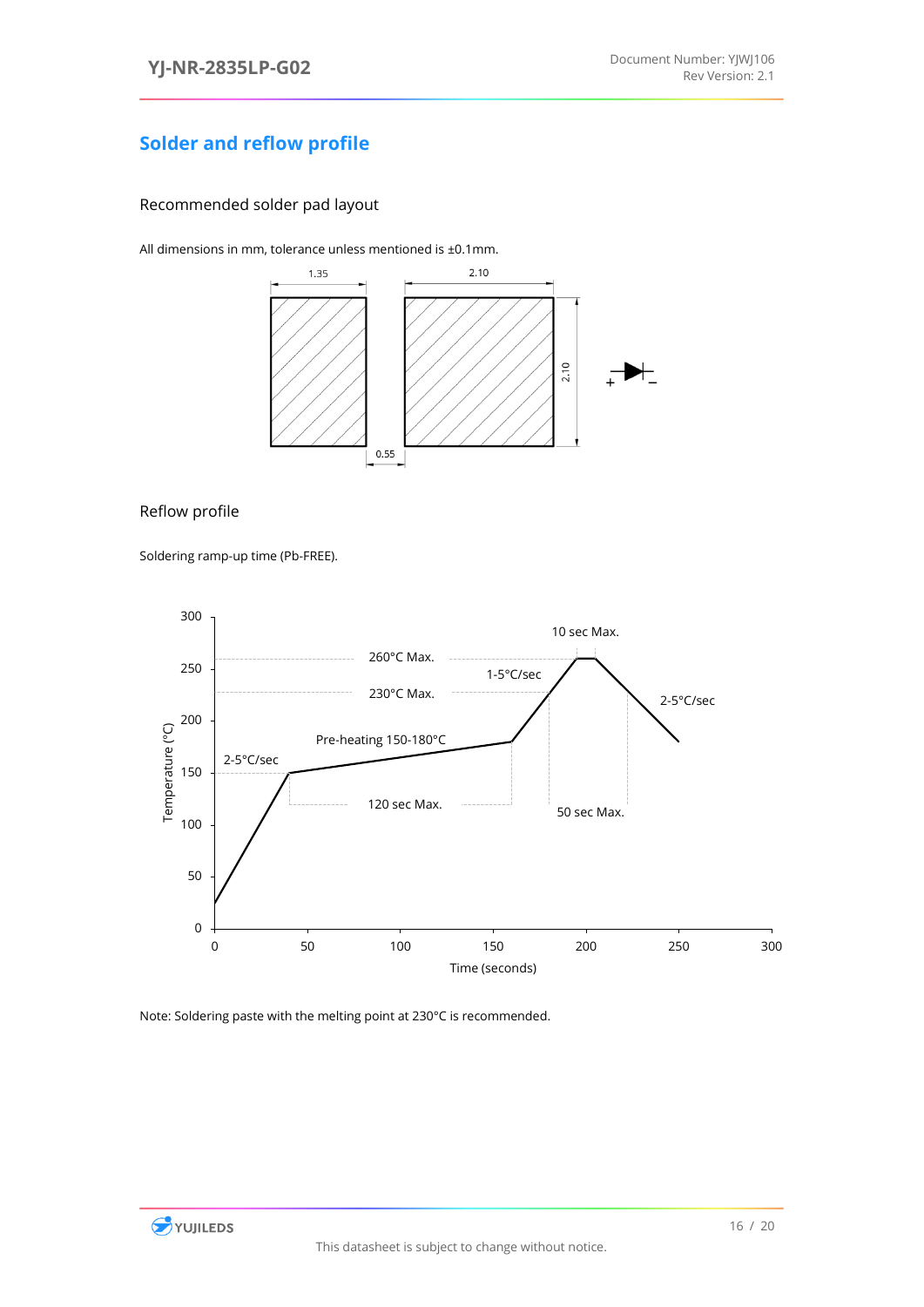### <span id="page-17-0"></span>**SMT instruction**

#### <span id="page-17-1"></span>Problems caused by improper selection of collet

Choosing the right collet is important in ensuring product quality after SMT. LEDs are different from other electronic components, as they are not only concerned with electrical output but also optical output. This characteristic makes LEDs more fragile in the process of SMT. If the collet's lowering height is not well set, it will bring damage to the gold wire at the time of collet's pick-and-place process which can cause the LED to not illuminate, flicker or contribute to other quality problems, some of which may not be immediately detectable.

#### <span id="page-17-2"></span>Collet selection

During SMT, please choose the collet that has larger outer diameter than the lighting area of lens, in order to avoid damage the gold wire inside the LED. Different collets fit for different products, please refer to the following figures below.





OK NOT OK – COLLET TOO SMALL

Setting the height of the collet is crucial in order to avoid damage to the top view SMD. If the collet setting is set to too low of an altitude, the collet will press down on the SMD, causing damage or breakage to the encapsulant and cause distortion or breakage of the gold wire.

#### <span id="page-17-3"></span>Other notes of caution

- No pressure should be exerted to the epoxy shell of the SMD under high temperature.\
- Do not scratch or wipe the lens since the lens and gold wire inside are rather fragile and cross out easy to break.
- LED should be used as soon as possible when being taken out of the original package, and should be stored in anti-moisture and anti-ESD package.
- This usage and handling instructions are for reference only.

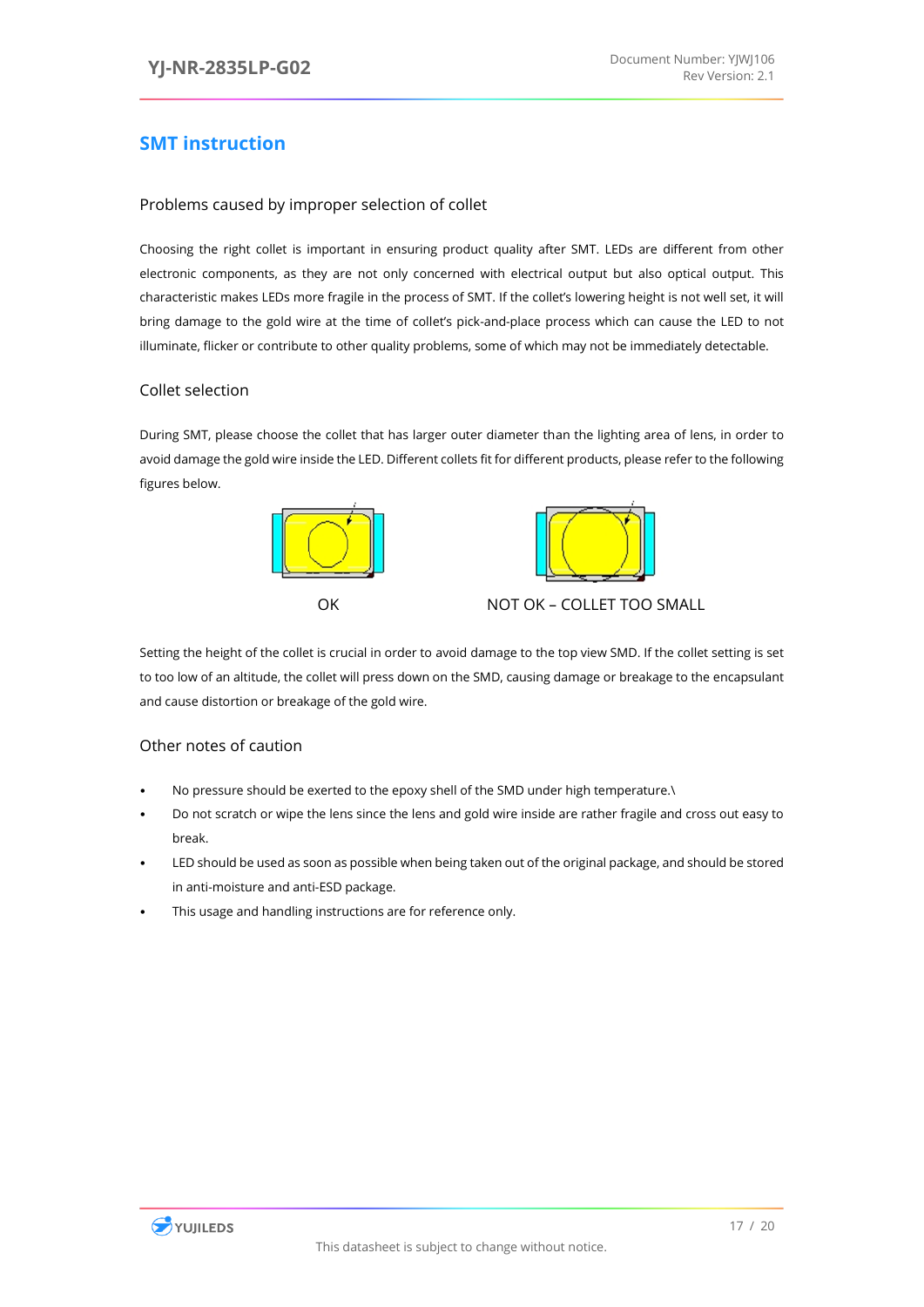### <span id="page-18-0"></span>**Tape and reel specifications**

### Tape dimensions (unit: mm)



| Code             | W              |        | D1             | Е              |                | D0             |
|------------------|----------------|--------|----------------|----------------|----------------|----------------|
| Value            | 8.000          | 0.200  | 1.100          | 1.750          | 3.500          | 1.600          |
| <b>Tolerance</b> | ±0.100         | ±0.030 | ±0.050         | ±0.100         | ±0.100         | ±0.100         |
| Code             | P <sub>0</sub> | P1     | P <sub>2</sub> | A <sub>0</sub> | B <sub>0</sub> | K <sub>0</sub> |
| Value            | 4.000          | 4.000  | 2.000          | 3.000          | 3.750          | 0.950          |
| <b>Tolerance</b> | ±0.100         | ±0.100 | ±0.050         | ±0.100         | ±0.100         | ±0.100         |

#### Tape layout



A: Cover tape, 0mm;

B: Empty leader, 200mm;

C: LED, 17000pcs;

D: Empty trailer, 400mm.

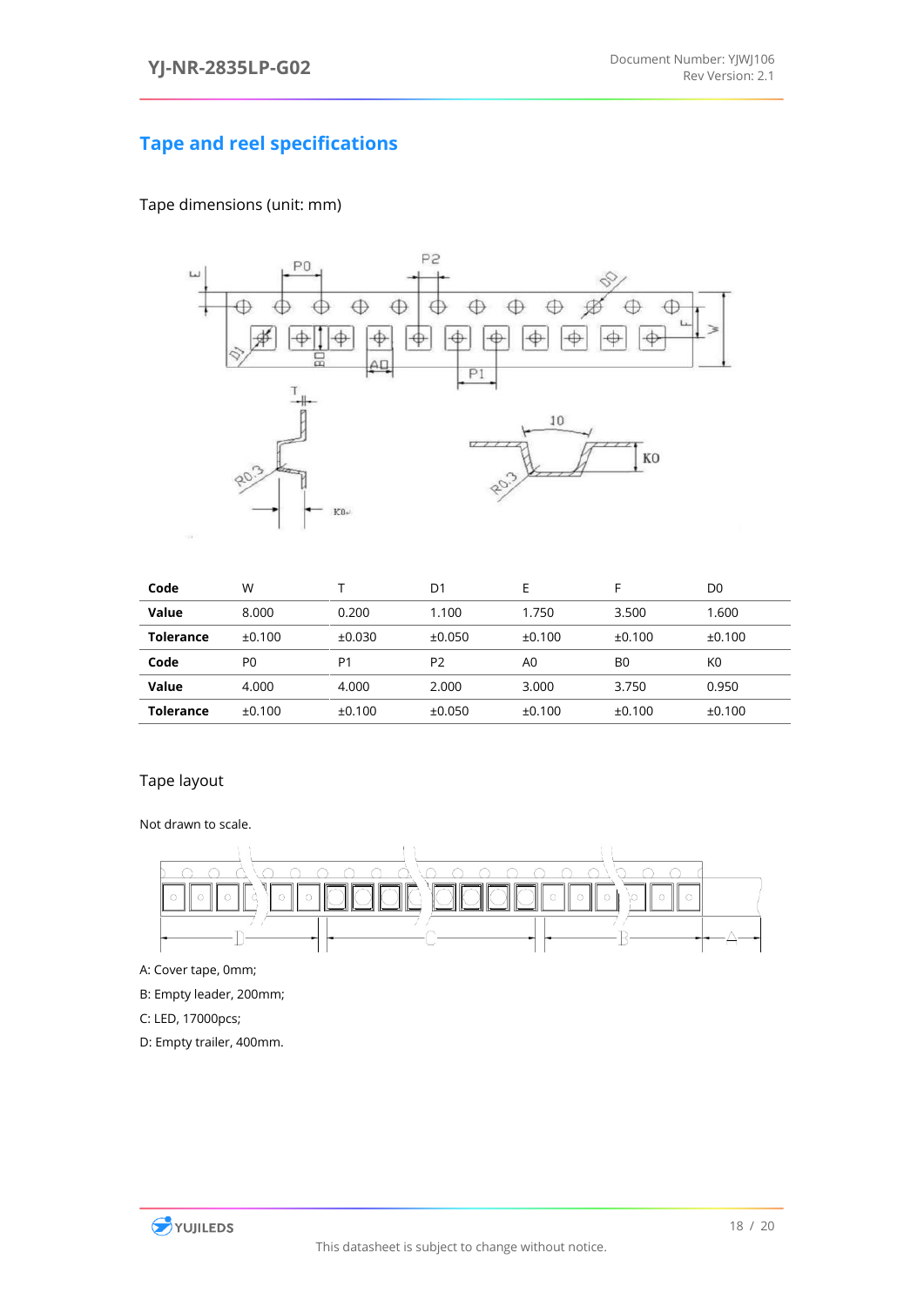### **Tape and reel specifications**



Reel dimensions side (unit: mm) Feeding direction

Reel dimensions top (unit: mm) Reel dimensions bottom (unit: mm)